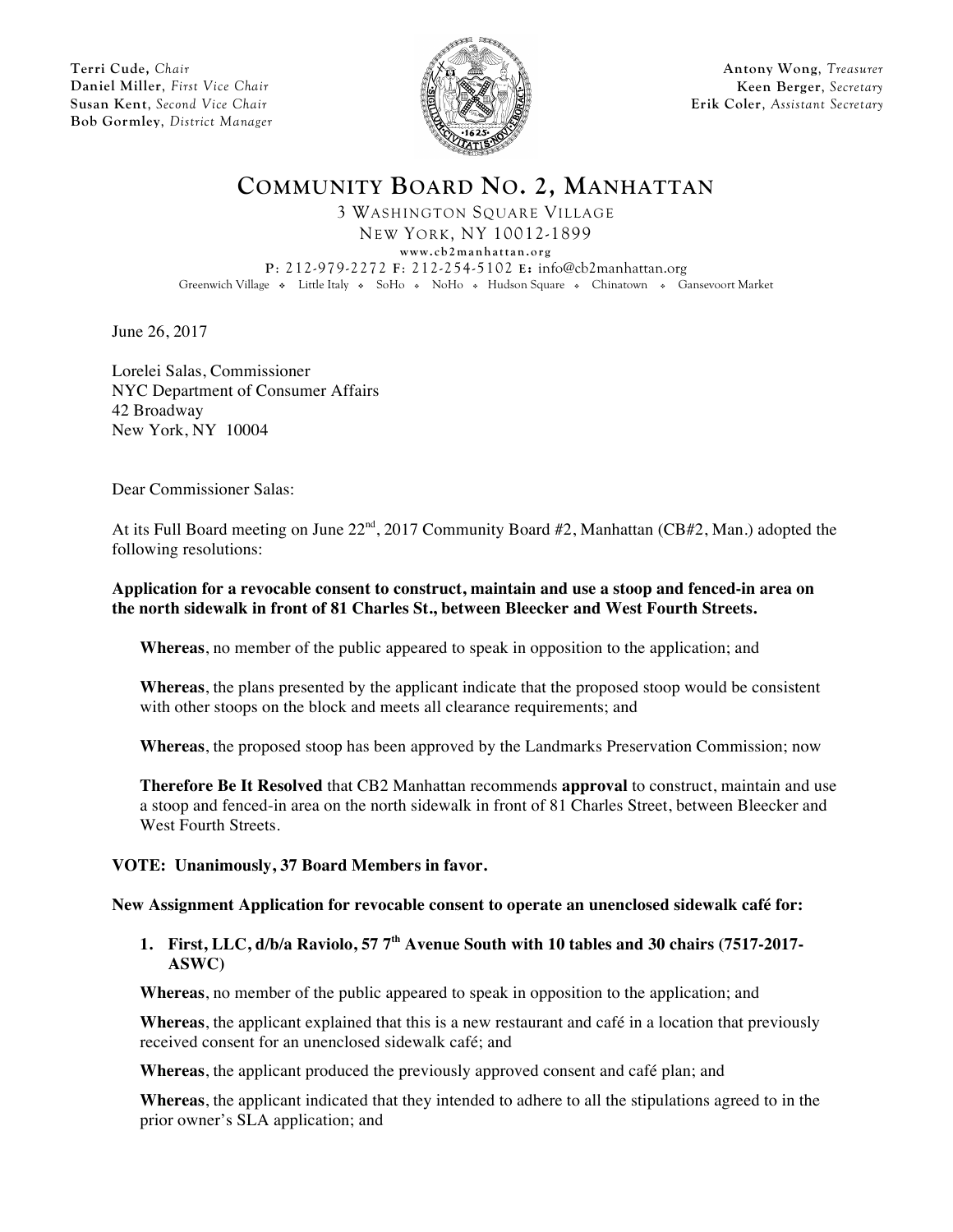**Whereas**, the applicant agreed that the café will close at 11 p.m each evening and that the café furniture will be stored within the restaurant overnight; now

**Therefore Be It Resolved** that CB2 Manhattan recommends **approval** of a sidewalk café for **First, LLC, d/b/a Raviolo, 57 7th Avenue South,** with 10 tables & 30 chairs, provided that the aforementioned conditions are met, and that the application conforms with all applicable zoning and sidewalk café laws.

### **VOTE: Unanimously, 37 Board Members in favor.**

**New Apps. for revocable consents to operate an unenclosed sidewalk café for:**

# **1. While We Were Young, LLC, 183 W. 10th Street with 4 tables & 8 chairs (6130-2017- ASWC)**

**Whereas**, the applicant withdrew its original sidewalk café plan for 3 tables and 14 chairs and replaced it with a revised plan for 4 tables and 8 chairs; and

**Whereas**, the proposed revised layout does not comply with FDNY rules as it includes a table and 2 chairs directly under a fire escape drop ladder and FDNY rules prohibit sidewalk café seating in any manner that obstructs or otherwise impedes access to, or use of, any means of egress, including any fire escape drop ladder; and

**Whereas**, this proposed café is on a sidewalk barely over 12 feet in an area that is saturated with nightlife establishments, including next door to Smalls Jazz Club, which consistently has a queue of patrons down the block and directly parallel to the proposed sidewalk café; and

**Whereas**, several neighboring residents spoke in opposition to this application citing concerns about the level of noise that emanates from this block of establishments, the fact that the sidewalk is so narrow and already has other impediments including planters in front of this restaurant; that these impediments -and the line at Smalls Jazz Club- produce a domino effect whereas pedestrians creep into the bike lane and bicyclists creep into the traffic lane and the traffic lane becomes clogged with crosstown traffic and the concomitant honking, and

**Whereas**, the neighboring residents and Community Board 2 members raised serious concerns as to the character of this applicant arising from the applicant's prior attestations to Community Board 2 and the SLA Board that the applicant's establishment would have a fixed façade, meaning no operable French doors or windows, and yet the applicant subsequently installed a fully operable façade; and

**Whereas**, committee members were concerned that the applicant, on page 2 of the Sidewalk Café Compliance Checklist, attested that this café was NOT in an "historic district or in or adjacent to a landmarked building or district," when, in fact, it IS in an historic district; now

**Therefore Be It Resolved** that CB2 Manhattan recommends **denial** of a sidewalk café for **While We Were Young, LLC, 183 West 10th Street,** with 4 tables & 8 chairs, and, now

**Therefore Be It Further Resolved** that CB2 Manhattan requests that the NYC Department of Consumer Affairs require that a pedestrian flow analysis be submitted with this revocable consent application and that such analysis show that the proposed café would not cause a degradation of levelof-service of the pedestrian path by more than one level pursuant to the NYC Administrative Code before any such sidewalk café application is considered.

## **VOTE: Unanimously, 37 Board Members in favor.**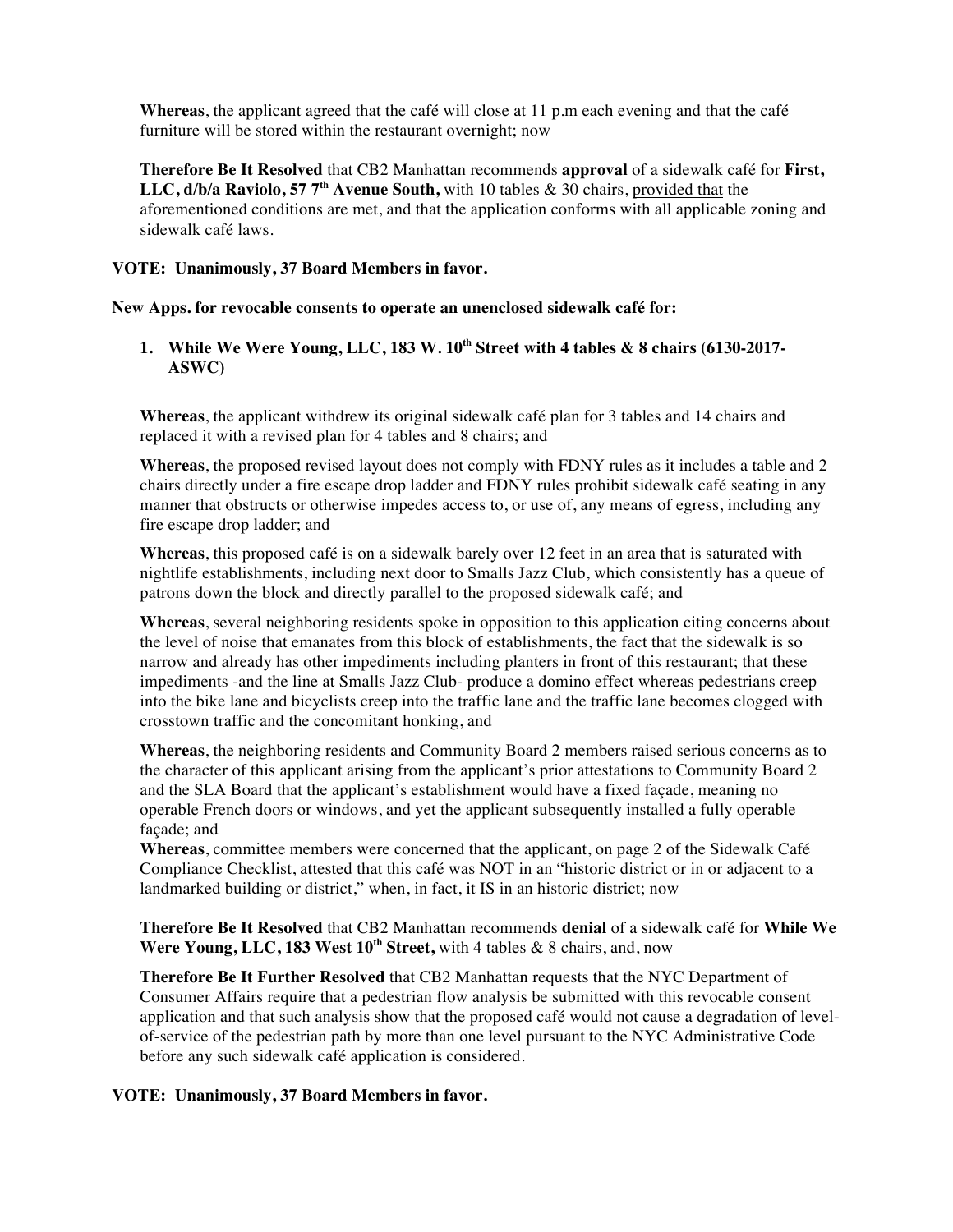## **2. Micbruard, LLC, d/b/a Guilietta's Cantina Club, 13 Carmine Street with 9 tables and 18 chairs (7501-2017-ASWC)**

**Whereas**, no member of the public appeared to speak in opposition to the application; and

**Whereas**, the applicant explained that this café had previously received consent for an unenclosed sidewalk café and that consent lapsed; and

**Whereas**, the applicant produced the previously approved consent and café plan; and

**Whereas,** the applicant agreed that the café furniture will be stored within the restaurant overnight; and

**Whereas**, the applicant indicated that he would ensure that the tree pit and associated grating in front of the café would be flush with the sidewalk; now

**Therefore Be It Resolved** that CB2 Manhattan recommends **approval** of a sidewalk café for **Micbruard, LLC, d/b/a Giulietta's Cantina Club, 13 Carmine Street,** with 9 tables & 18 chairs, provided that the aforementioned conditions are met, and that the application conforms with all applicable zoning and sidewalk café laws.

### **VOTE: Unanimously, 37 Board Members in favor.**

**3. Centre Howard, LLC, d/b/a Nickel & Diner, 1 Howard Street with 6 tables & 24 chairs (7866-2017-ASWC)** (Small Unenclosed Sidewalk Café)

**Whereas**, the plans presented by the applicant indicate that the small unenclosed sidewalk café meets all clearance requirements; and

**Whereas**, the operator stated that all beer and wine would be delivered to café tables by waitstaff; and

**Whereas**, the operator attested that the sidewalk café will initially close by 10 p.m. each evening but will never stay open later than 11 p.m.; and

**Whereas**, the operator acknowledged that some neighbors had expressed concerns that this would be the first sidewalk café on this mixed use block and, therefore, the operator indicated that the applicant would take care to minimize as much ambient noise as possible and agreed that there would be no amplified sound in the sidewalk café; and

**Whereas,** the operator agreed that the sidewalk café furniture would be removed at the end of each night and stored within the restaurant; now

**Therefore Be It Resolved** that CB2 Manhattan recommends **approval** of a sidewalk café for **Centre Howard, LLC, d/b/a Nickel & Diner, 1 Howard Street with 6 tables & 24 chairs**, provided that the aforementioned conditions are met, and that the application conforms with all applicable zoning and sidewalk café laws.

#### **VOTE: Passed, with 36 Board Members in favor, 1 Against (A. Wong)**

Please advise us of any decision or action taken in response to these resolutions.

Sincerely,